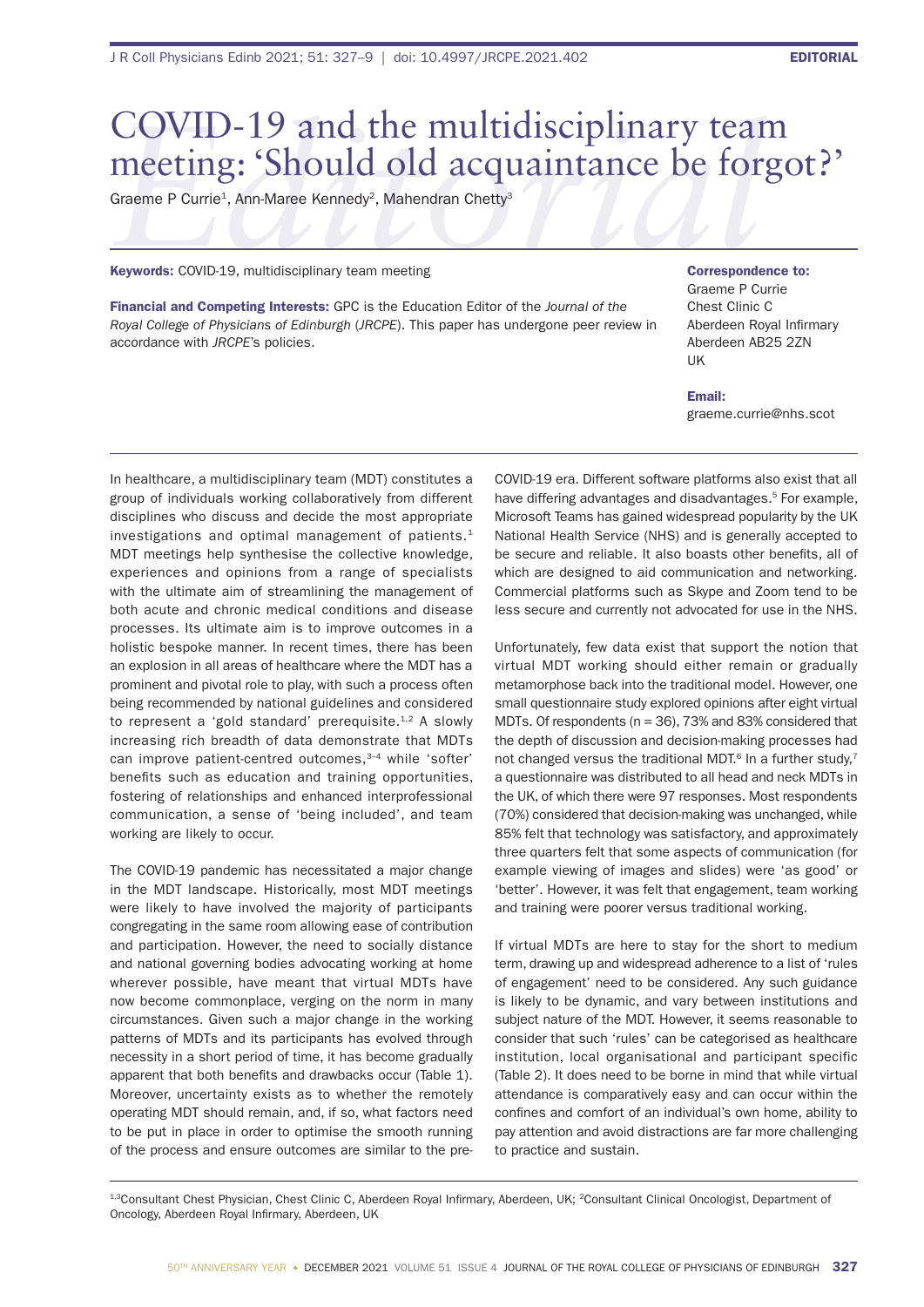Table 1 Advantages and disadvantages of virtual multidisciplinary team meetings

| <b>Advantages</b>                                                                            | <b>Disadvantages</b>                                                                                               |  |
|----------------------------------------------------------------------------------------------|--------------------------------------------------------------------------------------------------------------------|--|
| Facilitates social distancing                                                                | Distractions/multitasking (e.g. dealing with non-MDT<br>administrative work, replying to emails and text messages) |  |
| Allows remote/off site participation                                                         | Depersonalisation/lack of personal interaction                                                                     |  |
| Allows use of the 'chat'/and 'hands up' functions without<br><b>MDT</b> disruption           | Suboptimal collaborative experience                                                                                |  |
| Ability to access other data systems during patient<br>discussion to enhance decision-making | Technological issues resulting in impaired audio-visual<br>communication hampering and/or prolonging discussion    |  |
|                                                                                              | Not adhering to virtual working etiquette                                                                          |  |

Table 2 Suggested prerequisites of an ideal multidisciplinary team (MDT) meeting

| <b>Healthcare institution</b>                                                                             | <b>Local MDT organisation</b>                                                            | <b>Participant</b>                                                 |
|-----------------------------------------------------------------------------------------------------------|------------------------------------------------------------------------------------------|--------------------------------------------------------------------|
| Commitment to virtual MDT working                                                                         | Appointed chairperson/MDT lead                                                           | Continual visual presence and<br>concentration                     |
| Financial investment into audio-visual<br>hardware and software platforms                                 | Audit of participant attendance/<br>contribution                                         | Avoidance of multitasking                                          |
| Ensuring participants have access<br>to fit for purpose desktop/laptop<br>computers, speakers and cameras | Accurate documentation                                                                   | Muted microphone unless speaking                                   |
| A simple, user friendly, reliable and<br>effective technological platform                                 | Knowledge of how and where to get<br>help quickly in event of audio-visual<br>disruption | Awareness of, and adherence to,<br>virtual working etiquette       |
|                                                                                                           | Frequent checking that all participants<br>are able to hear/see                          | Use of a 'blurred' background                                      |
|                                                                                                           | 'Sign in' and 'sign out' feature                                                         | No environmental distractions                                      |
|                                                                                                           | Use of an attendance sheet                                                               | Ability to participate without concerns<br>of confidentiality loss |

In summary, it is likely that remote working MDTs are here to stay in some form or another. In some institutions, as restrictions continue to ease, increasing numbers of MDT participants may decide to collectively congregate once again. Further larger studies are required into the acceptability and effectiveness of virtual MDTs to all participants, and whether or not the virtual platform has any bearing on meeting duration; perhaps one further unexplored facet is what the extent of different team members verbal contribution is altered by the virtual versus the traditional model. As the use of virtual platforms continues to increase exponentially in healthcare systems, not only for MDTs, but meetings and communication in general, let us all continue to reflect and ask ourselves: Am I essential to this meeting? Am I paying attention? Am I contributing? Am I adhering to appropriate etiquette? Would the MDT experience be better (and feasible) in a non-virtual room? And, finally, as the new light of 2022 beckons, let us all keep in mind the rhetorical question – which can equally be applied to the pre-COVID-19 MDT – posed by Robert Burns in Auld Lang Syne. In his world famous song he laments 'Should old acquaintance be forgot, and never thought upon?' which, according to Wikipedia translates roughly as 'is it correct that old times are forgotten?'. **O**